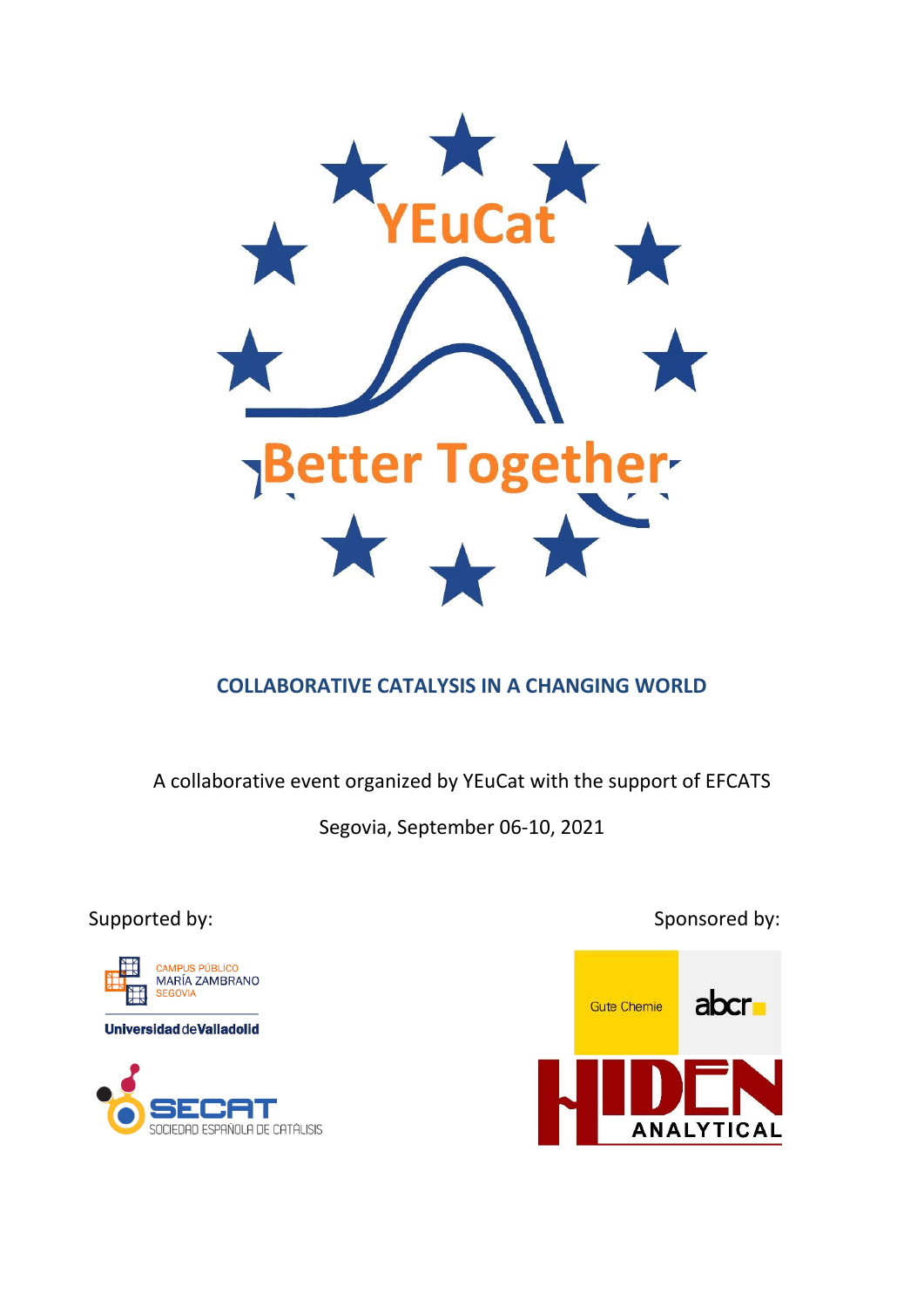## Why?

Solving the societal and environmental problems humankind faces requires a multi-perspective and multidisciplinary approach (UN Development Goal 17). To put this to practice, an unprecedent level of collaboration between scientists of a variety of countries, background and discipline is crucial.

## What?

The aim of "YEuCat better together" is to actively train and engage young people in collaboratively solving relevant societal problems via catalysis.

## How?

Active learning: "Learn collaborative problem solving by collaborating in the resolution of a specific societal problem". Background knowledge and tips will be conveyed via dedicated workshops while we, as a group of young researchers in catalysis, will responsible for the whole decision-making process.

### **Ouests**

There are four decision points corresponding to four generic research goals or **quests** aiming at reaching an innovative solution contributing to the societal issue at stake.



- $\triangleright$  Societal topic: UN-SDG 13: Climate Action (decided via online polling)
- First quest (Q1): we will identify bottlenecks in solving climate change, i.e. what are the main contributors (e.g. molecule, process, industry) to climate change that cannot be mitigated yet.
- $\triangleright$  Second quest (Q2): we will brainstorm on the chemical reactions/ processes that could address the key issue.
- $\triangleright$  Third quest (Q3): we will detail the proposed solutions in terms of what catalytic systems could efficiently carry out the identified reaction(s).
- Fourth quest (Q4): we will design and generate divulgation means for the proposed solutions.

At the end of every quest there will be a decision point (DP) in which the various groups present their ideas and a decision is made to move to the next quest. In the last quest, no decision needs to be taken, rather the final milestone (MS) is to generate the divulgation material. This will be shared immediately under a CC-BY-2.0 license, except for the conference report to be published in ChemCatChem.

#### Workshops

Diversity workshop (by Elena Bascones, ICMM-CSIC): how to promote a better and inclusive science and ensure a welcoming atmosphere in Research.

Collaboration workshop (by Pilar G. de Viedma, Go4it Desarrollo de Talento): practical exercises aiming at raising awareness of cooperation needs and what it takes to have a healthy teamwork environment.

Scientific writing workshop (by Sandra G. Gallardo, ChemCatChem): tips on scientific divulgation and writing with a specific focus on conference reports.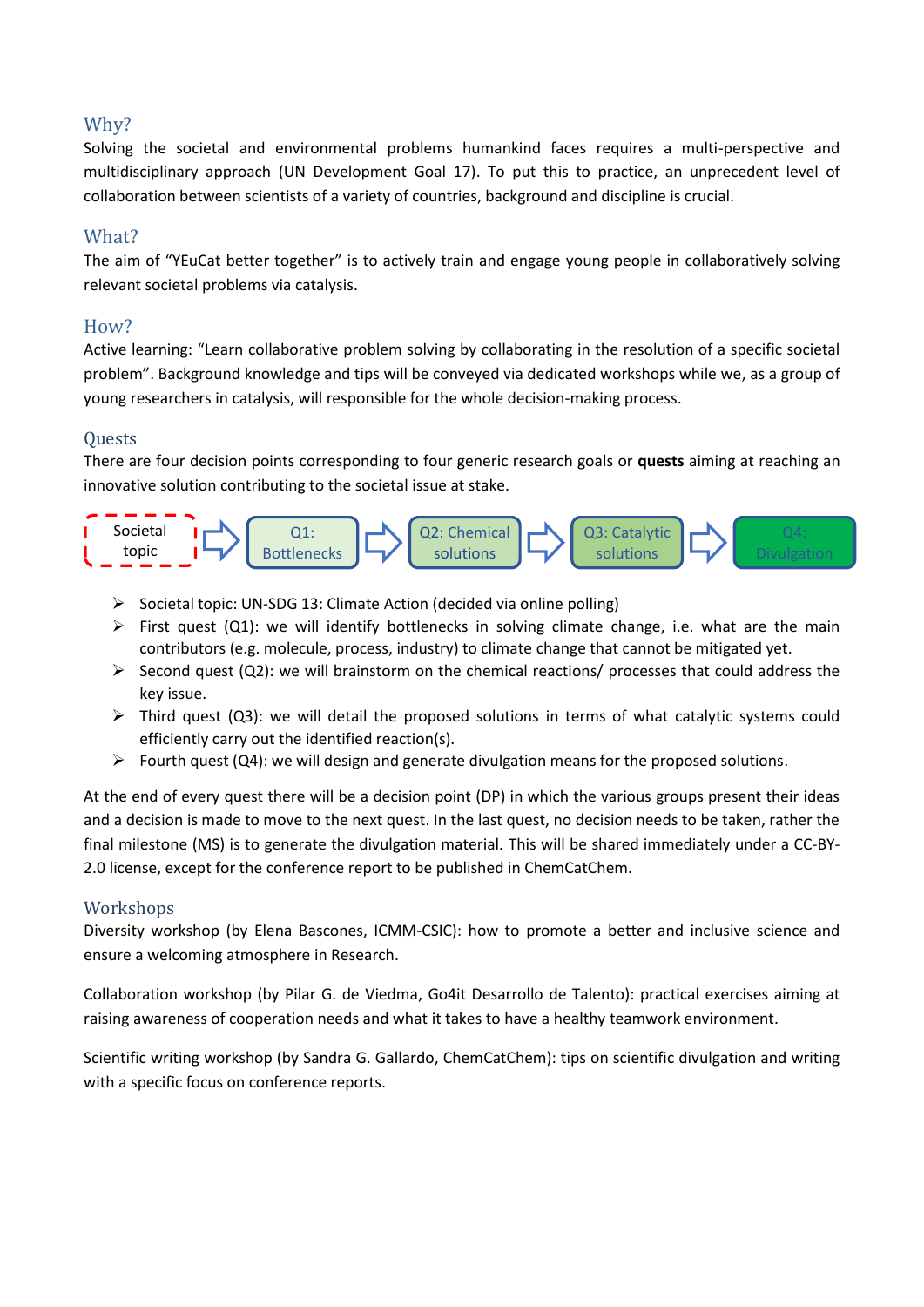### Expert feedback

Marta Liras, researcher at IMDEA, who has participated in a large number of European projects related to photocatalysis and Eva Mª Maya, researcher at CSIC, develops her research in CO2 conversion, will provide insights into the proposal, developed by the participants, in a round table session.

## Where?

Real Academia de Historia y Arte de San Quirce, Calle de Capuchinos Alta, 4 y 6. 40001 Segovia.

UVA - Campus María Zambrano de Segovia**,** Pl. de la Universidad, 1, 40005 Segovia.

Hotel Hotel ELE Acueducto, Av. Padre Claret, 10, 40001 Segovia.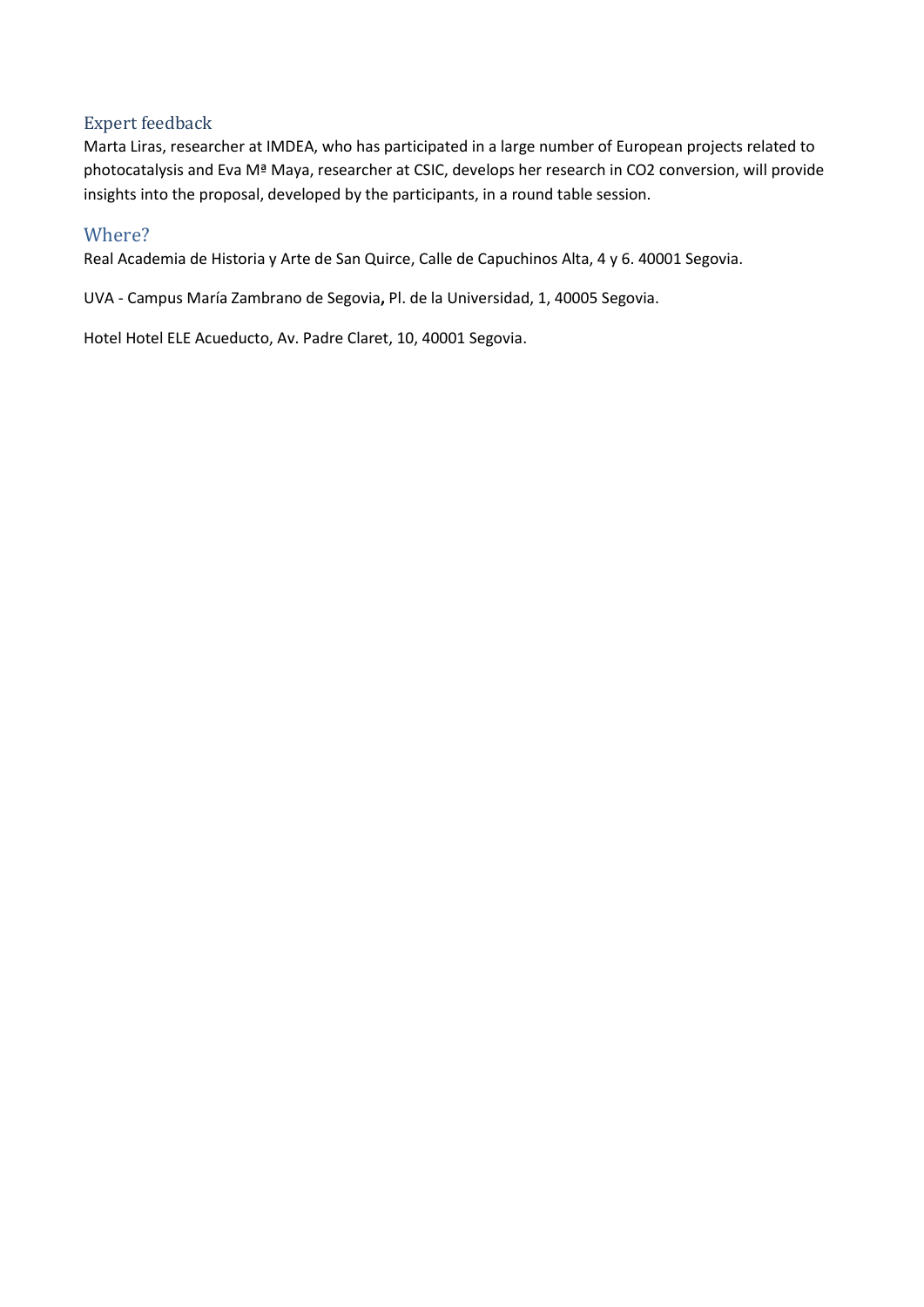# When?

|          | Monday                                   | Tuesday                   | Wednesday                           | Thursday                  | Friday                    |
|----------|------------------------------------------|---------------------------|-------------------------------------|---------------------------|---------------------------|
|          | Real Academia de                         | <b>UVA - Campus María</b> | <b>UVA - Campus María</b>           | <b>UVA - Campus María</b> | <b>UVA - Campus María</b> |
| Location | Historia y Arte                          | Zambrano de Segovia       | Zambrano de Segovia                 | Zambrano de Segovia       | Zambrano de Segovia       |
| 08:30    |                                          |                           |                                     |                           | Q4: divulgation           |
| 09:00    |                                          | Diversity workshop        | Q2: chemical solutions              | Q3: catalytic solutions   |                           |
| 09:30    |                                          |                           |                                     |                           | Scientific writing        |
| 10:00    |                                          |                           |                                     |                           | workshop                  |
| 10:30    |                                          |                           | <b>Break</b>                        | <b>Break</b>              | <b>Break</b>              |
| 11:00    |                                          | <b>Break</b>              |                                     |                           | Q4: divulgation           |
| 11:30    |                                          | Q1-DP: key<br>bottlenecks | Q2: chemical solutions              | <b>Expert feedback</b>    |                           |
| 12:00    |                                          |                           |                                     |                           | Q4-MS: divulgation        |
| 12:30    |                                          |                           |                                     |                           | material                  |
| 13:00    |                                          |                           |                                     |                           |                           |
| 13:30    |                                          | Lunch                     | Lunch                               | Lunch                     | Lunch                     |
| 14:00    | Kick-off                                 |                           |                                     |                           |                           |
| 14:30    | <b>Teams building</b><br>Q1: bottlenecks | Collaboration<br>workshop | Q2-DP: best chemical<br>solution(s) | Q3: catalytic solutions   |                           |
| 15:00    |                                          |                           |                                     |                           |                           |
| 15:30    |                                          |                           |                                     |                           |                           |
| 16:00    |                                          | <b>Break</b>              |                                     |                           |                           |
| 16:30    | <b>Break</b>                             | Collaboration             |                                     | <b>Break</b>              |                           |
| 17:00    |                                          | workshop                  | Social event                        | Q3-DP: best catalytic     |                           |
| 17:30    | Q1: bottlenecks                          |                           |                                     | solution(s)               |                           |
| 18:00    |                                          |                           |                                     |                           |                           |
| 18:30    |                                          |                           |                                     |                           |                           |
| 19:00    |                                          |                           |                                     |                           |                           |
| 19:30    |                                          |                           |                                     |                           |                           |
| 20:00    | <b>Dinner</b>                            | <b>Dinner</b>             | <b>Dinner</b>                       | <b>Dinner</b>             |                           |
| 20:30    |                                          |                           |                                     |                           |                           |
| 21:00    |                                          |                           |                                     |                           |                           |